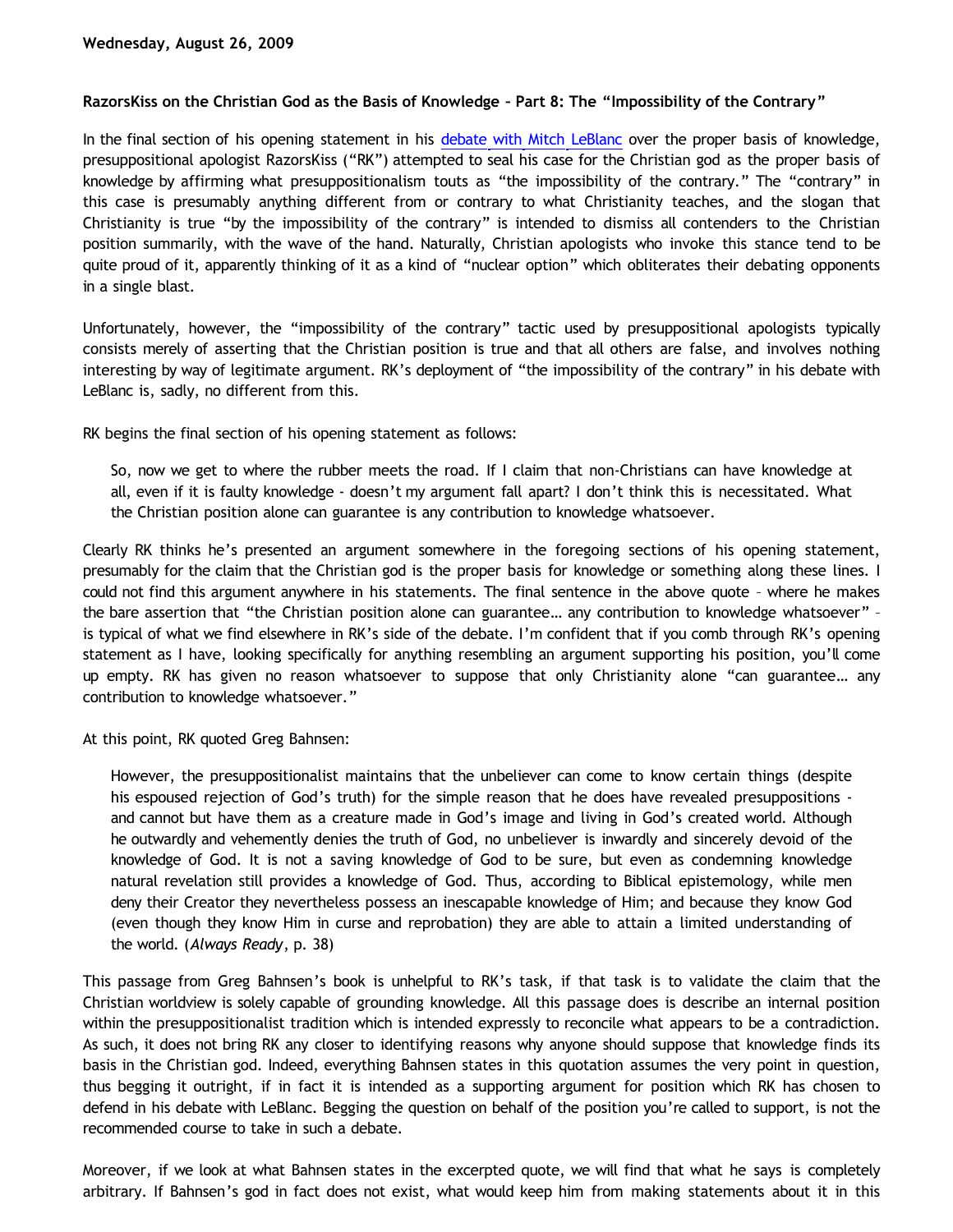manner? Bahnsen claims that the "unbeliever… outwardly and vehemently denies the truth of God," but also that he "knows" this god nonetheless. How does he "know" this? Because, Bahnsen claims, he has "revealed presuppositions," and that's because he is "a creature made in God's image." Thus, "while men deny their Creator they nevertheless possess an inescapable knowledge of Him," and this in turn allows them "to attain a limited understanding of the world." Of course, Bahnsen had to learn all this by reading the bible, rather than through " revealed presuppositions" non-believers allegedly enjoy, which simply undermines the credibility of the very point he's trying to make here. It is disingenuous to learn something by reading a storybook and then claim to have known it directly from a supernatural source by virtue of having been "created" in the image of a divine being.

The notion of "natural revelation," to which Bahnsen appeals, finds its biblical basis in Romans 1:20-21, which states:

For the invisible things of him from the creation of the world are clearly seen, being understood by the things that are made, even his eternal power and Godhead; so that they are without excuse, because that, when they knew God, they glorified him not as God, neither were thankful; but became vain in their imaginations, and their foolish heart was darkened.

Presuppositionalists make reference to this passage from Paul's epistle to the Romans quite frequently. But drawing our attention to it does not strike me as very wise, for it affirms a contradiction. It says that "invisible things… are clearly seen." But if the things in question are "clearly seen," then logically they could not be "invisible things." If something is seen, it is visible, not invisible. Moreover, if the "things" in question are in fact "invisible," by what means does someone know that they are there, that they are in fact real, and not imaginary? As the old saying goes, the invisible and the non-existent look very much alike, and the non-existent and the imaginary behave very much alike.

The idea here is that the natural world (as opposed to things which are man-made) somehow "reveals" the Christian god as their creator. As Van Til explains:

All men know God. Every fact of the universe has God's stamp of ownership indelibly and with large letters engraved upon it… All men know not merely that *a* God exists, but they know that God, the *true* God, the *only* God, exists. They cannot be conscious of themselves, says Calvin, except they be at the same time conscious of God as their creator. This general revelation of God stays with man whatever his attitude toward God may be. When he sins against God, he must sin against this God whom he knows. Otherwise sin would be sin in a vacuum. Even in the hereafter, the lost and the evil angels still know God. (*Common Grace*, p. 130)

Presumably we're supposed to be able to look at anything in nature, whether it is a flower, a piece of granite, a shooting star or an approaching hurricane, and see "God's stamp of ownership" on it, since it is "indelibly and with large letters engraved upon it." We would simply have to be utterly blind and stupid not to see this "stamp of ownership" on these things. Of course, when I look at a flower or a rock, or gaze at the nighttime sky or observe weather activity, I see no "large letters engraved upon it." Van Til might reply by saying that his wording is simply metaphorical. But this gives away the game: if the indicator of this alleged "stamp of ownership" which he says is " indelibly and with large letters engraved upon" everything we encounter in the world is merely "metaphorical," then why suppose it's really there in the first place? Appealing to "natural revelation" simply begs the question, for this appeal itself rests on assumptions whose alleged truth is not "clearly seen" in the world, but which are derived elsewhere. Van Til's final appeal to undesirable consequences – "otherwise sin would be sin in a vacuum" – only broadcasts the dubiousness of this doctrine.

But its dubious nature does not stop there. Speaking of "natural revelation," RK stated the following when Mitch LeBlanc questioned him about how he derives knowledge of his god:

The Created order attests to these things as well, in a lesser, and more inferential way - but as I said, that is sufficient merely to condemn.

The admission that "natural revelation" in fact depends on an individual's *inferences* is significant. It tells us that, contrary to what we read in Romans 1:20-21, that these "invisible things" of the Christian god which are supposedly stamped "indelibly and with large letters," are in fact *not* "clearly seen" – i.e., not directly perceived – but in fact *projected* onto them by the believer attempting to take his religious teachings seriously. They're not really there,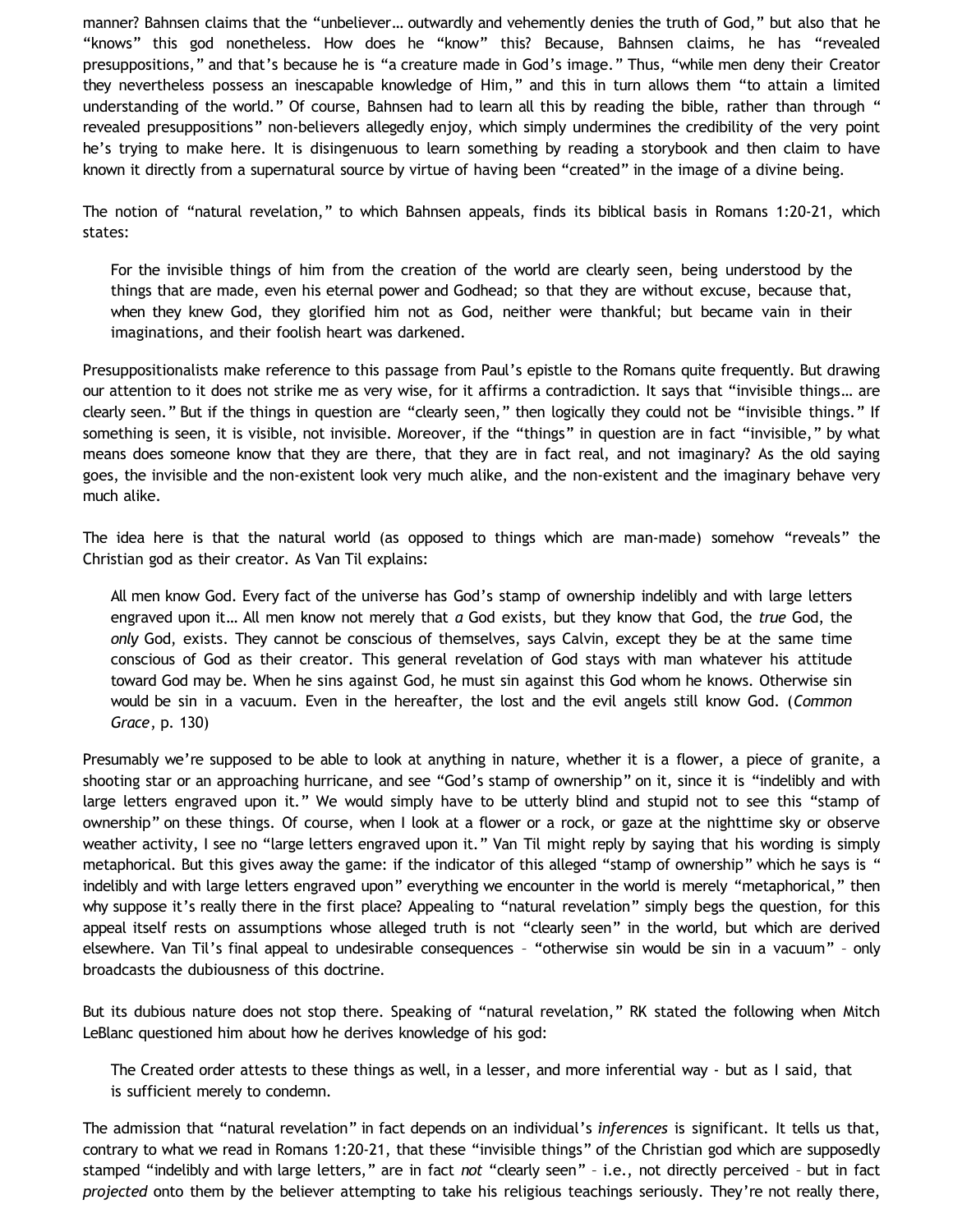but he imagines that they are there, and expects everyone else to "see" them there, just as he *imagines* that they are there. This is essentially a concession that Christian god exists only in the eye of the beholder.

Even presuppositionalists should recognize that *inference* is not a "presupposition-less" mental operation, that it builds upon assumptions which have been accepted prior to working one's way to the conclusion of said inference. A truth which is inferred is not a truth which is directly perceived, just as "invisible things" are not things which can be "clearly seen." So the notion of "natural revelation" provides no legitimate support here. Van Til makes a critical admission in this regard when he states:

Men must be told that the revelation of God round about them and the revelation of God within their own constitution is clear and plain, rendering them without excuse. (Op. cit.)

If "men must be told" that what they are seeing and experiencing "round about them" and "within their own constitution" is "the revelation of God," and this "revelation of God" is "clear and plain," then what confidence do we have that any of this is true? Typically presuppositionalists appeal to "natural revelation" to support what they call "special revelation," which is "supernatural verbal revelation" (*Van Til's Apologetic: Readings & Analysis*, p. 195) from the Christian god, i.e., the bible itself. Essentially, you're supposed to read the bible first, then take what it says and project it onto the reality you perceive and interact with through your own firsthand experience.

Bahnsen affirms this very point:

Nartural revelation was never intended to operate on its own without God's verbal communication as a supplemental and necessary context for understanding… In that case, man was never – and is not now – expected simply to observe the natural world or consider his own rational, moral personality and figure out for himself how they are to be interpreted and how their truths are to be verbally expressed. (Ibid.)

But even though what Bahnsen says here does not comport with what the apostle Paul writes in Romans 1:20-21 (Paul tells us that "the invisible things" of the Christian god are "clearly seen," and wants this "natural revelation" to condemn everyone so that "they are without excuse"), Van Til curiously admits as much himself when he writes:

Man was never left to the study of natural revelation alone. Natural revelation was from the outset of history accompanied and supplemented by supernatural revelation. The two were involved in one another; they were supplemental to one another. They are unintelligible the one without the other. (*The Intellectual Challenge of the Gospel*, p. 20)

So much for "the invisible things" of the Christian god being "clearly seen." Not only does this claim contradict itself (since things which are "clearly seen" are not, by virtue of being "clearly seen," nonetheless "invisible"), but its reliance on the believer's biblically inspired imagination is undeniable.

Moreover, one could claim just about anything using this kind of "reasoning" which Bahnsen models here. The Blarko-believer, for instance, could easily apply the same casuistry which Bahnsen gives as a template for rationalizing his own arbitrary beliefs:

the Blarkositionalist maintains that the unblarkist can come to know certain things (despite his espoused rejection of Blarko's truth) for the simple reason that he does have revealed presuppositions - and cannot but have them as a creature made in Blarko's image and living in Blarko's created world. Although he outwardly and vehemently denies the truth of Blarko, no unbeliever is inwardly and sincerely devoid of the knowledge of Blarko. It is not a saving knowledge of Blarko to be sure, but even as condemning knowledge natural revelation still provides a knowledge of Blarko. Thus, according to Blarkist epistemology, while men deny Blarko they nevertheless possess an inescapable knowledge of Him; and because they know Blarko (even though they know Him in curse and reprobation) they are able to attain a limited understanding of the world.

If Bahnsen can make these kinds of statements about his god, something which is accessible to the human mind only by means of imagining it, I see no reason why the Blarko-believer cannot make similar statements on behalf of his view in like kind. And apologists like Greg Bahnsen and RK give no objective reason why we should believe one over the other. Blarko belief is certainly not the same as Christian belief. Christians worship Christ, not Blarko. But the apologist is claiming that his position is true because of "the impossibility of the contrary." If we grant that the Christian position is possible, what compels us to suppose that the Blarkist position is not also possible? Blank out.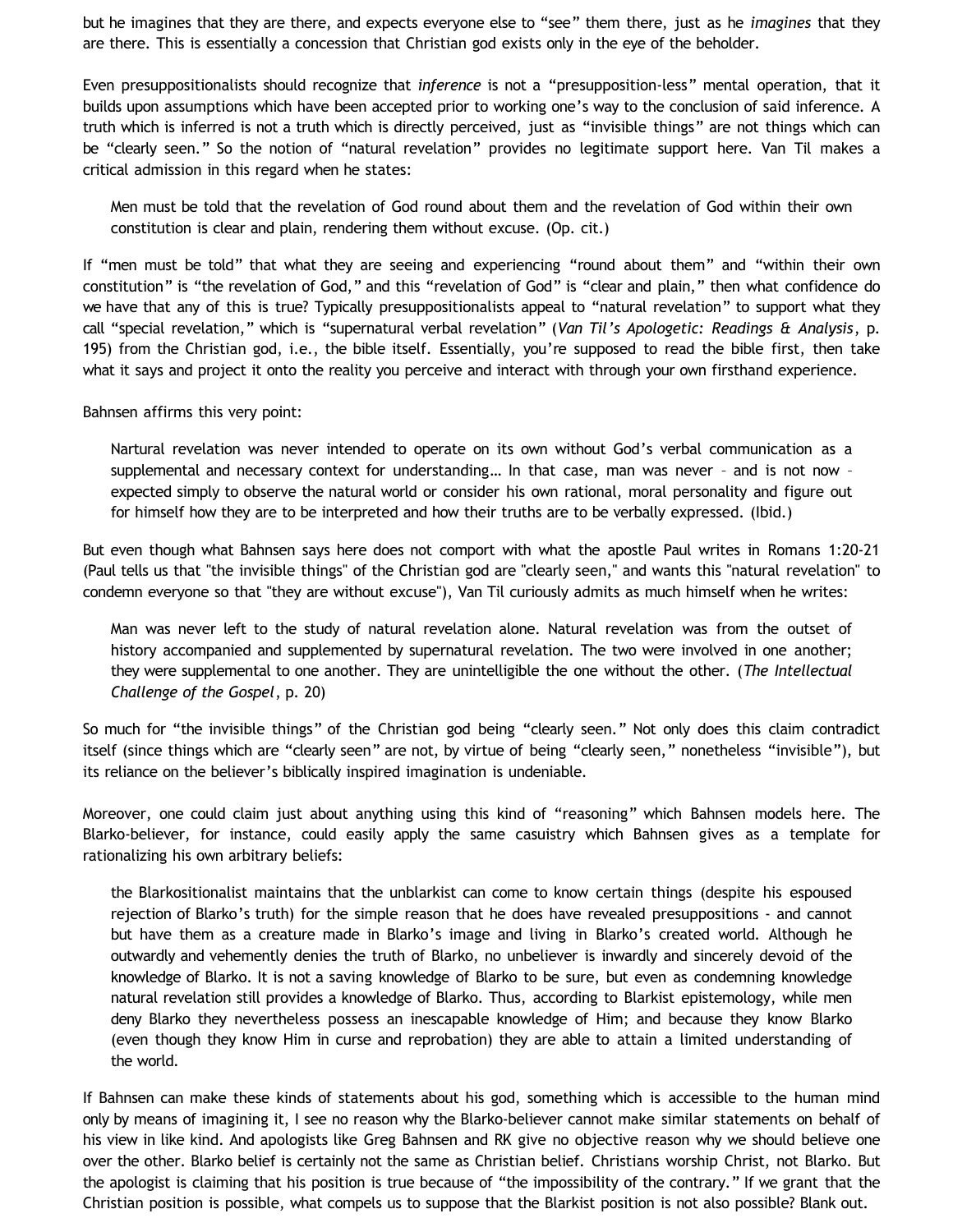That the Christian defense must appeal to imaginative scenarios in order to make its points, is evident in what RK says next:

What my claim really entails is that an unbeliever, trying to start from a position of epistemic autonomy, is like a child who sits on his father's lap - and uses that position for the purpose of slapping his father in the face.

Now we can all imagine the scenario which RK describes here (he takes it from Van TIl), but our ability to imagine this scenario does not validate the claim that it is analogous to the non-Christian's supposed epistemic plight. Again, RK is simply assuming the truth of what he is called to prove, that knowledge presupposes the Christian god. In the [second installment](http://bahnsenburner.blogspot.com/2009/08/razorskiss-on-christian-god-as-basis-of_18.html) of my analysis of RK's debate with LeBlanc, I identified the following facts as the proper basis of man's knowledge:

**1 ) The fact that existence exists:** This identifies the realm of objects which inform our knowledge, answering the question: knowledge *of what?*

**2) The fact that consciousness is consciousness of objects:** This identifies the faculty of awareness possessed by the knower, providing the meta-answer to the question: How do you know? The *subject* knows, and *what* he knows are the objects of his knowledge. Consciousness gives the knowing subject cognitive access to what he can know.

**3) The fact existence is identity:** This is the baseline recognition by a consciousness that an object is *itself*, that A is A, not something other than itself.

**4) The fact that existence has metaphysical primacy:** This is a baseline recognition that an object of consciousness exists as itself *independent* of conscious activity.

**5) The fact that knowledge depends on concept-formation:** This is the ability to form concepts on the basis of objects perceived by the subject. The method of how the mind forms concepts is explained by a theory of concepts.

To make his condemnation of non-Christian epistemology stick, RK would have to show how these points are analogous to "a child who sits on his father's lap – and uses that position for the purpose of slapping his father in the face." Simply asserting that it is so analogous, is not showing how it is analogous. And when it is realized that this charge must make use of the very facts to which I have pointed in my proposed alternative to "Christian epistemology," it's quite dubious, to say the least, that we should expect such scenarios to have any legitimate descriptive merit.

RK then made a statement which can only be taken as autobiographical in that it tells us about him rather than about the position he deplores so much:

The fundamental disconnect I see in secular epistemology (and Christians who use that same epistemology) is the universal lack of a solution from unbelieving philosophy for problems like that of induction, the one and the many, whether the will is free, and the like.

RK needs to start visiting the library more often, or do some online shopping. There's a lot of literature on the topics he expresses concern for from a non-Christian standpoint. I do not see where he has dealt with it all, even though he complains of a "universal lack of solution from unbelieving philosophy" for the problems he mentions. Of course, I recommend the Objectivist solutions to these problems:

On the problem of induction, see David Kelley's [Universals and Induction](http://www.storestage.com/toc/store/comersus_viewItem.asp?idProduct=34).

On the problem of universals ("the one and the many"), see Ayn Rand's [Introduction to Objectivist](http://www.aynrandbookstore2.com/prodinfo.asp?number=AR21B) **[Epistemology](http://www.aynrandbookstore2.com/prodinfo.asp?number=AR21B)** 

On the topic of free will, see Harry Binswanger's [Volition as Cognitive Self-Regulation](http://www.aynrandbookstore2.com/prodinfo.asp?number=CB06E)

So much for RK's naked assertion of a "universal lack of a solution from unbelieving philosophy for problems like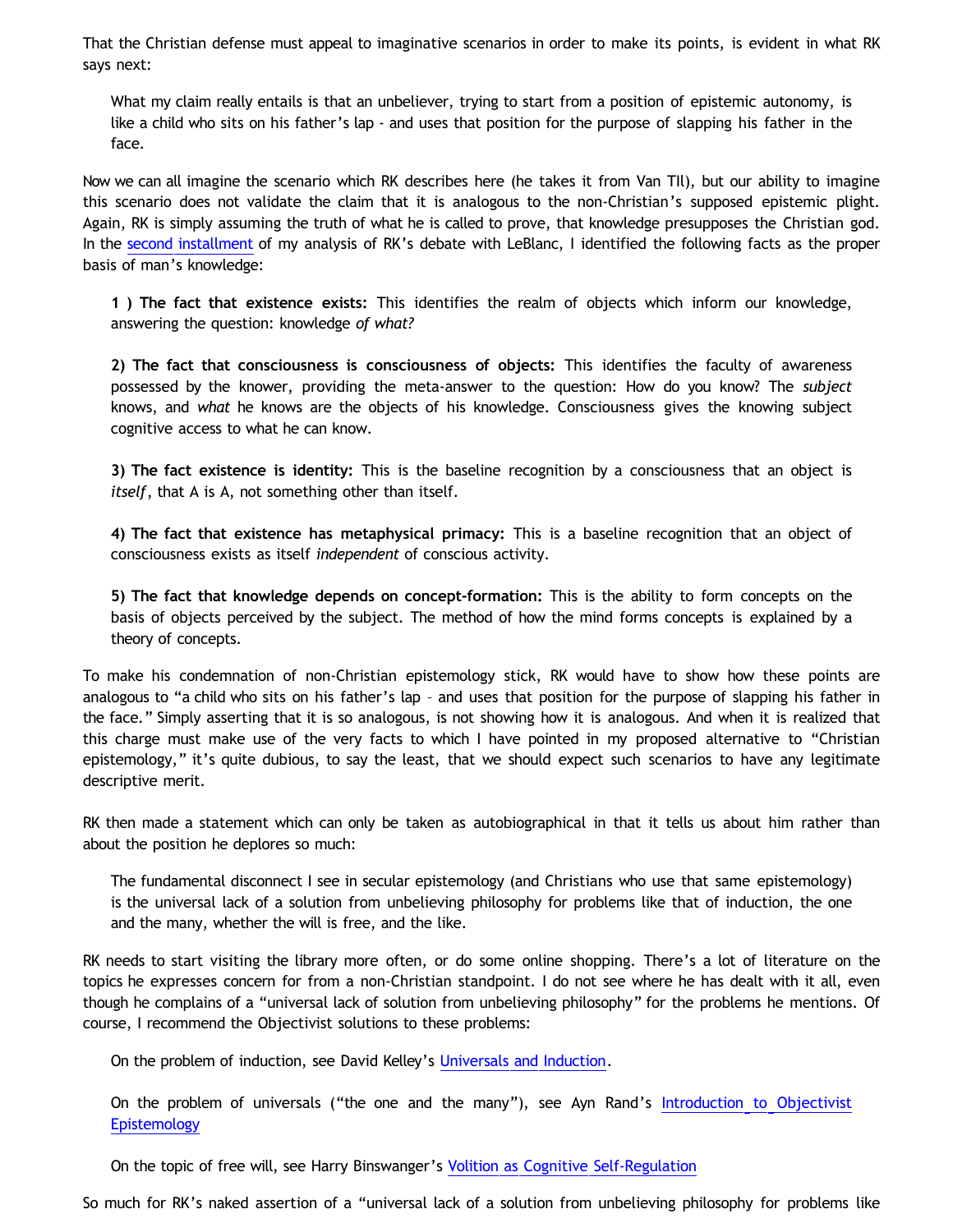that of induction, the one and the many, whether the will is free…" If RK would like to discuss these sources once he has studied them, I'd be more than happy to make myself available for this. But it's time that he put away childish things, and close the ancient storybook, for it has nothing intelligent to offer on these matters.

But RK insists that the Christian worldview does have something intelligent to offer on the philosophical problems he cited:

Christianity has an answer for these - provided the Christian answers them from Scriptural revelation, and does not adopt the same principles that unbelieving philosophy does.

It should not be surprising that RK fails to point to passages in the bible which present solutions to the problems of induction, the one and the many, whether the will is free, and the like." That's because the bible actually does not address these issues at all, certainly not in any philosophically valuable manner. The bible was written by philosophical primitives – an early literate culture trying to survive without the benefit of rational philosophy, science, and a political worldview recognizing the rights of the individual. Their concern was not to explore how the human mind works, but rather to indoctrinate a community of subservience to witch doctors and priests hiding behind the scarecrow of an imaginary deity known for its expressions of wrath and destruction. RK is simply deluding himself if he buys into the notion that the bible addresses these matters.

What makes his position all the more dubious is his stipulation that the "answers" to the problems he listed are available to the Christian believer so long as he relies on the content of the bible and "does not adopt the same principles that unbelieving philosophy does." Thus the five facts which I listed above – the axioms of existence, consciousness and identity, the primacy of existence and a theory of concepts – cannot at all figure in any biblical solutions to the problems of induction, universals and free will. To make use of any of these facts would constitute "borrowing" from a non-Christian worldview. So any solution to these problems which RK could possibly get behind must deny the fact that existence exists, that consciousness exists, that identity exists, that existence has metaphysical primacy, and that knowledge is conceptual in nature. I don't suppose he's going to get very far without any of these facts. But it is true that faith can achieve in a man great feats of foolishness, so let him try.

RK draws his lines in the sand even deeper:

It is even more so a problem for the unbeliever - because he doesn't even have (not always asserted, but always present to some degree) the epistemological foundation of the Christian.

If "the epistemological foundation of the Christian" involves a rejection of the facts that existence exists, that consciousness exists, that identity exists, that existence has metaphysical primacy, and that knowledge is conceptual in nature, then all the better for the non-Christian – precisely because he does not have this reality-denying worldview.

By the way, has RK given any indication how the problems of induction, universals and free will can be solved without using these facts? Again, his "impossibility of the contrary" depends on such solutions not only being possible, but impossibly untrue, and yet we've not seen anything but hot air in regard to the specifics here.

RK baldly asserts:

An unbelieving man has no justification for his predication.

If the "unbelieving man" acknowledges the five facts which I specified above, he sure does have "justification for his predication." If RK is interested in discussing this, let him come forward, and address the objections I've raised so far in my examination of his debate against LeBlanc.

RK baldly asserts again:

He has no basis for his use of logical laws.

Again, if the "unbelieving man" in question acknowledges the five facts which I specified above, he has all the basis he needs for his use of logical laws. Those five facts *are* the basis of logic. See also my points in [this portion](http://bahnsenburner.blogspot.com/2009/08/razorskiss-on-christian-god-as-basis-of_20.html) of my response to RK.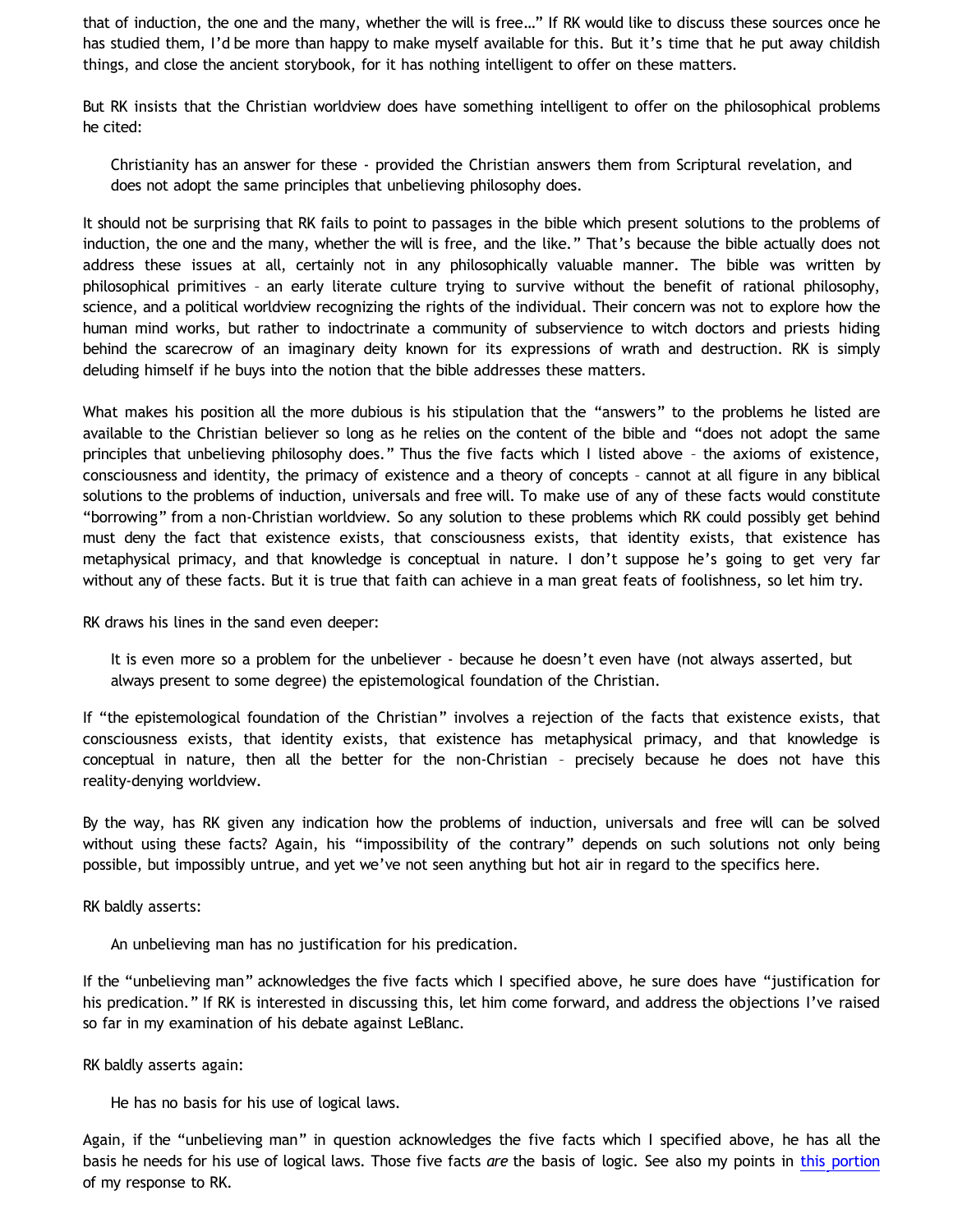RK asks:

After all, wherefore and whence do these laws get their justification?

From existence, one of the facts which RK's position is committed to denying, given his line-in-the-sand drawing above.

RK offers more faith-based universal negatives about the "unbelieving man":

There is no area in which his thoughts, ideas or concepts can be said to be properly grounded. With feet planted firmly in midair, he asserts his autonomy over his own thinking, and his self-sufficiency for the use of that thinking!

If you get the impression that RK is simply trying to convince himself of the claims he's been asserting and failing to defend with argument, you're not alone. But that is the real "meat" of presuppositionalim's appeal to "the impossibility of the contrary." The "feet planted firmly in midair" assertion is an example of the theistic apologist' s crass habit of projection. He does not need any details about his rival's position in order to make sweeping generalizations about it like this, which means he's essentially proffering a faith commitment at this point. The concern here is not to learn and understand what his opponent's position may be, but to discredit it regardless of what it is by characterizing it as simply baseless. But what surer base could there be than the axioms, the primacy of existence and the objective theory of concepts? And whose position is better characterized as "feet planted in midair" (whether "firmly" or not)? Does not the one who endorses utterly baseless axioms about invisible magic beings residing in an imaginary realm "back of" everything we perceive and the enshrinement of an ancient storybook full of supernatural characters and men you'd never hope to have as your neighbors, bear the telltale markings of a fantasy which preys on an individual's failure to distinguish the real from the imaginary? RK accuses non-believers of the very guilt which proliferates throughout his own worldview.

Speaking of the non-believer's independence of thought, RK tells us that:

This thinking is dangerous - to the unbeliever, and to everyone else.

But curiously, RK does not explain how it is at all dangerous, what threat it poses, and to which values it poses a threat. He says that

It is little more than, as many assert, self-worship.

Even if we suppose this is the case, what could RK possibly have against it? Does his god not worship itself? Or does it lack entirely an object of worship? If that is the case, then man's alleged "religious nature" (which Christians typically assume of man) is not itself a reflection of his being "created in the image of God."

Of course, as an Objectivist, I am an unflinching advocate for the morality of selfishness. This bothers many people, not because they truly think that selfishness is wrong, but because they want others to accept the notion that they have a duty to sacrifice themselves to their desired ends. The Christian believer wants others to worship his god and be willing to sacrifice themselves to that god, even though it could have no need for their sacrifices in the first place (it's said to be "perfect" and "lacking nothing," "absolutely necessary" and not "contingent" in any way).

At any rate, accusing people of "self-worship" does not constitute an argument, nor does "self-worship" – by itself – seem to pose the danger which RK warns us about. Perhaps he needs to elaborate on this a little more, and fill in the gaping blanks.

RK confesses that:

If the unbeliever thinks he is the ultimate, not simply the immediate basis for epistemology - I see no possible way for that assertion to be justified.

Of course, this is not an argument either. I'm sure that someone who "thinks he is the ultimate… basis for epistemology" could come up with some way to make this view seem "justified." There are many very inventive minds in the world, and I'm confident that RK hasn't reviewed all the possible explanations someone might give for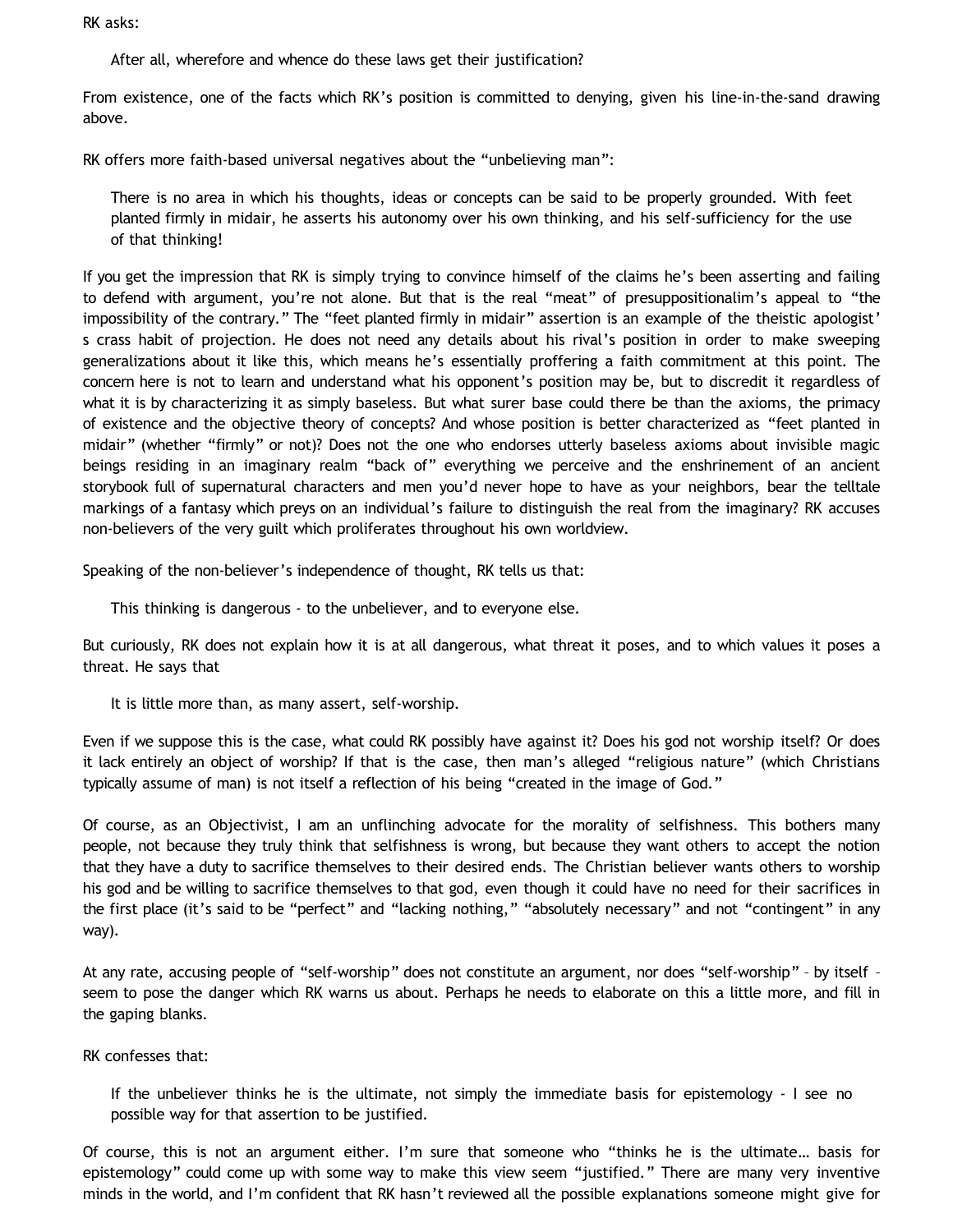such a view.

But RK would be in error if he assumes that non-belief in his god logically entails that one "thinks he is the ultimate … basis for epistemology." While it is not clear what this is precisely supposed to mean, presuppositionalists (RK included) offer no reason why someone cannot reject Christianity and yet hold something other than himself as "the ultimate basis… for epistemology."

Again, no argument is offered here.

RK then quotes Greg Bahnsen again:

[The unbeliever] thinks that his thinking process is normal. He thinks that his mind is the final court of appeal in all matters of knowledge. He takes himself to be the reference point for all interpretation of the facts. That is, he has epistemologically become a law unto himself: autonomous. (*Always Ready*, p. 46)

Let's parse this statement point by point.

First of all, suppose that a non-believer "thinks that his thinking process is normal." Does Bahnsen think that people should generally adopt a thinking process that they do not think is normal? Does it bother Bahnsen if a given non-Christian "thinks that his thinking process is normal"? Speaking for myself (if Bahnsen will allow it), I think my "thinking process is normal," since I govern my thinking process according to objective norms, namely reason and its method, known as logic. These are not only normal in the sense that they provide a standard to which my thinking conforms, but also because they are suited to the kind of consciousness which I possess. Naturally I did not create my own consciousness or choose what kind I possess. I have it due to causal conditions that were beyond my control, namely the biological causality which made my existence a reality and the genetic basis of my nature as a biological organism. I perceive and have the ability to form concepts on the basis of perceptual input. These are facts, and my epistemology takes these facts, which are wholly relevant to the purpose of epistemology and my need for it, into account from its foundations on up. So yes, if Bahnsen considers my thinking of my own thought process as normal is a "sin," I'm happy to confess my "guilt" on this. Don't expect it to change.

Bahnsen's next characterization of the non-believer of course does follow from the previous one. To suppose that my "thinking process is normal" in no way necessitates that I think that my mind "is the final court of appeal in all matters of knowledge." On the contrary, objective facts are the final court of appeal. I'm adult enough to know that I am neither omniscient nor infallible, that I can and sometimes do make mistakes, and that my mistakes do not alter reality or revise the nature of the objects they involve. Moreover, since knowledge is knowledge of reality, I defer to reality in my mental activity, since it would do me no good to substitute what I imagine for what is real. Rational epistemology equips thinkers for making this fundamental distinction by its adherence to the primacy of existence. So I suspect that Bahnsen is projecting here. Since Bahnsen's worldview is premised on the primacy of consciousness, he does not have the objective principles by which the distinction between imagination and reality can be made at his disposal. While Bahnsen would call his god's mind as "the final court of appeal in all matters of knowledge," since his god is merely imaginary, he is in fact placing his own mind in the seat of the court judge, telling us what his god can and cannot do, will and will not do. Pretty easy to make these kinds of statements about something that is only imaginary. But Bahnsen cannot maintain this kind of pretense consistently, which is why it only works in the case of his theological claims. When he's working with reality and trying to achieve any kind of goal, he has no choice but to abandon his mystical epistemology and deal with reality on its own terms. In this way the Christian operates on a mixed epistemology, proclaiming a specifically Christian epistemology while clandestinely borrowing from a non-Christian, this-worldly reality in order to get anything of value done.

Bahnsen then takes a page right out of Van Til when he says that the non-believer

takes himself to be the reference point for all interpretation of the facts. That is, he has epistemologically become a law unto himself: autonomous.

Does Bahnsen produce an argument for this claim? Not surprisingly, of course not. I have found no argument in any of Van Til's writings for this claim either. It's simply a blanket charge, apparently allowing no exceptions, without citing any evidence to support it. The only thing which he has to support it is his religious prejudice, as this is simply an expression of the same.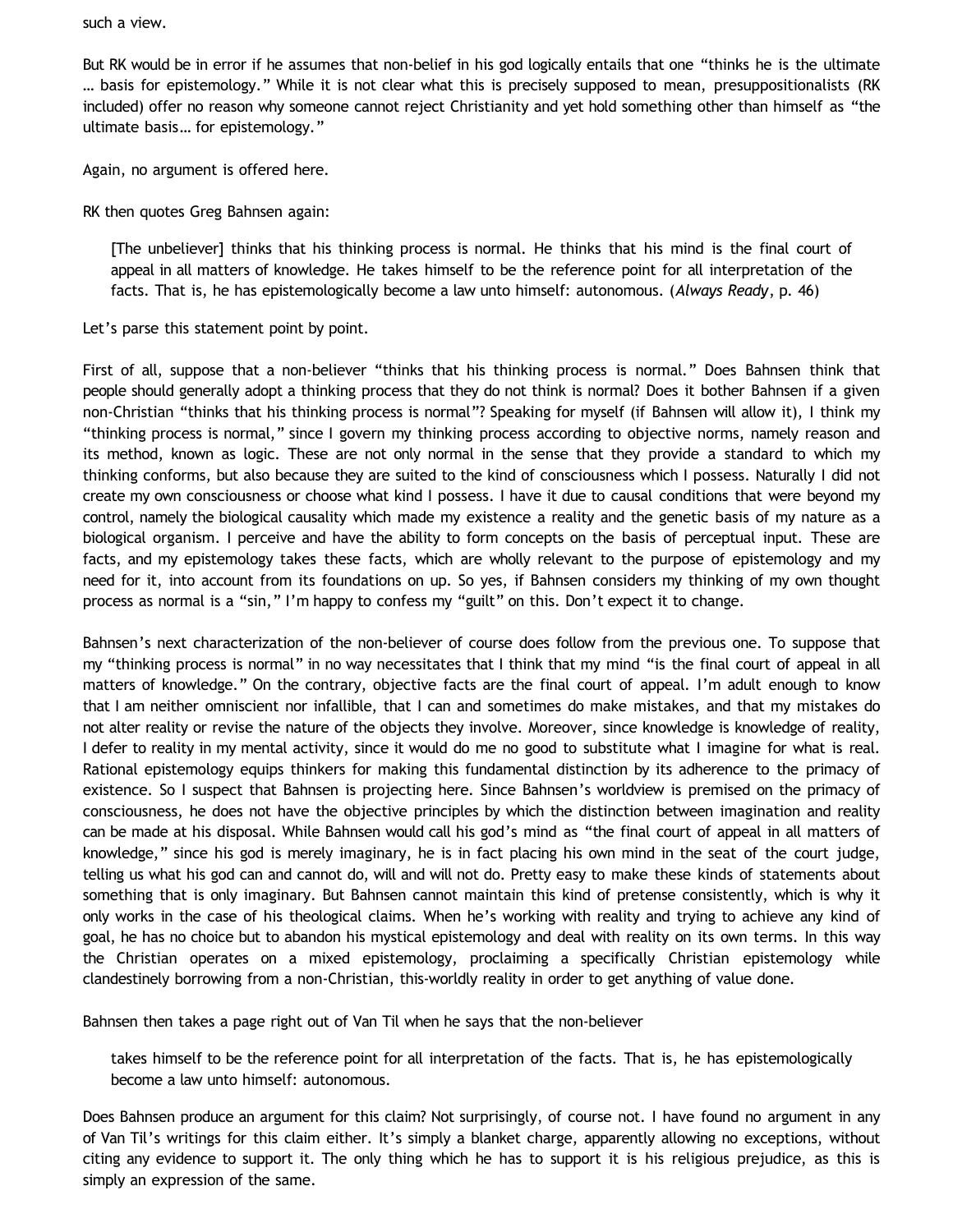In fact, what Bahnsen is expressing here is a very narrow understanding of how the mind works which has resulted from his acceptance of the primacy of consciousness. This causes him to operate on a false dichotomy, both horns of which assume a *subjective* orientation to "all interpretation of the facts": either a divine mind is "the reference point for all interpretation of the facts," or a human being's own mind is. Either way, some "mind" must be the final "law unto itself." This could only make sense if the mind operates in a vacuum, denied of awareness of any independently existing objects which could serve as the ultimate reference point in "interpretation of the facts." This imaginary condition, which theism in facts takes seriously, represents the original state of the mind of its god, as I point out in my blog [Before the Beginning: The Problem of Divine Lonesomeness](http://bahnsenburner.blogspot.com/2008/07/before-beginning-problem-of-divine.html). Since it is part of theism that any objects independent of the divine mind were *created* by the divine mind in the first place, we need to ask: of what was the divine mind aware prior to creating any objects independent of itself? Logically, there would have been no independent objects for it to be aware of at all. The original state of the "ultimate mind" was a subject in complete isolation from any independently existing objects, which means: the ultimate condition of divine reality is pure subjectivism. Hence, we can attribute the false dichotomy implicit in Bahnsen's declaration here to the [subjectivism inherent in his god-belief.](http://bahnsenburner.blogspot.com/2008/12/inherent-subjectivism-of-god-belief.html)

Why cannot the facts themselves be "the reference point for all interpretation of the facts"? Bahnsen does not say. His insistence on the view which he has presented suggests that he has not even considered such a possibility. This would be understandable if he were prone to swallow pretty much everything his teacher, Cornelius Van Til, asserted, and in the area of apologetics this was the general rule for Bahnsen for the most part. (If you examine his massive *Van Til's Apologetic: Readings & Analysis*, in which Bahnsen comments on very lengthy excerpts from Van Til's writings, you'll find that in many places Bahnsen prefers to explain statements by Van Til which were obviously faulty in order to make them seem reasonable, rather than admit their inherent faultiness. Van Til's "floorboards" analogy is one example here.)

Is the non-believer then truly "a law unto himself" in epistemological matters? Not if this means he makes up the laws which govern his thinking process, as an omnipotent, sovereign deity would presumably be capable of doing. If the non-believer is one who has adopted an epistemology based on the primacy of existence, then he conforms his thinking to the facts he discovers existing independent of his conscious activity. These facts, rather than, say, his own [wishes,](http://bahnsenburner.blogspot.com/2006/12/wishing-and-christian-deity.html) provide the standard to which his cognition must conform. So Bahnsen is wrong to level this blanket charge against non-believers in toto, and by doing so he only announces his own ignorance of rival epistemologies and his unchecked bias towards the primacy of consciousness.

Then again, isn't the subjective paradigm of the divine mind described here understood as perfection by the Christian, and the Christian himself commanded to "be perfect" like his god (Mt. 5:48)? Perhaps it's acceptable for the Christian to be "a law unto himself" in matters of epistemology (for many believers in fact act like they are), while for some reason this is wrong for non-believers.

Again, so much for "the impossibility of the contrary."

To further solidify his point, RK then resorted to a scenario which is only accessible to us if we indulge our imagination without adhering to the constraints of reality:

It is like the famous (and farcical) story of the scientists who discover how to create life from common dirt! Excited, they suddenly stop - A voice challenges them - "I doubt you can." "All right, then" (say the scientists) - "we will!" As they pick up shovels, they stop again, as the voice says "No, no. Get your own dirt."

Now, I can imagine along with RK a group of scientists imagining that they've heard a voice from out of nowhere. I can even imagine an invisible magic being which produced the voice along with the dirt which RK says his god created. But to suppose such imagining is representative of fact is to play a game of "let's pretend." Of course, the Christian's god is a peculiar one. It is said to have created the universe. But look what it created the universe with: dirt! Does he really expect me to believe that an omniscient, omnipotent and all-wise supernatural being rationally chose dirt as the substance to form the earth?

But RK thinks this story, which he himself admits is "farcical," is illustrative of the non-Christian's epistemological situation:

This is what reasoning is like without the foundation of God's self-existence, known through His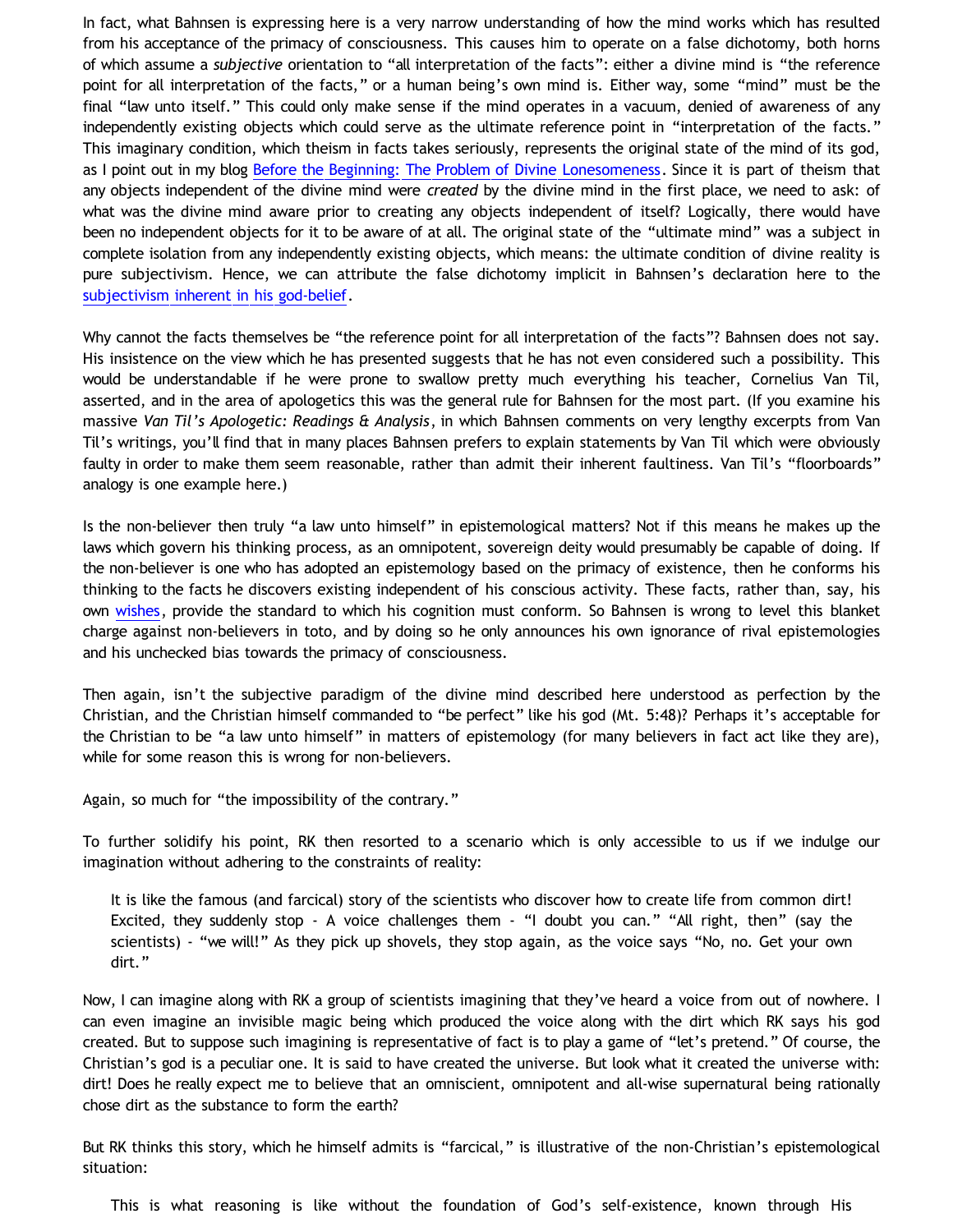self-revelation. It is a man trying to justify his "own" knowledge - when everything he encounters including himself, belongs to God. The very idea is utterly absurd.

Note again that RK has not presented any argument for any of his condemning generalizations about non-Christian epistemology. This is typical of presuppositionalism. In place of argumentation, the presuppositional apologist relies on degrading characterizations of rival positions in order to discredit them. He tends not present an analysis of actual non-Christian epistemologies as stated by their proponents (and when he does, he focuses on select quotations which serve as easy prey for his denigrating intentions), but prefers to issue sweeping opinions consisting, not of informed assessments of his opponents' actual stated positions, but of faith-borne animosity stipulated as sacred truth.

RK calls "reasoning… without the foundation of God's self-existence, known through His self-revelation" – i.e., any form of non-Christian reasoning – "absurd." But what he misses is the fact that the story he presents as an illustration of what he calls the absurdity of non-Christian thought, is itself absurd, because of its assumption of the primacy of consciousness. Nowhere in his discussion of epistemology does RK ever come close to addressing the issue of metaphysical primacy (i.e., the question of what is the proper relationship between the subject of consciousness and its objects), so this point would likely be lost on him. What RK also misses is the fact that, it is only by accepting Christianity's premises in the first place that we could agree with RK's opinion that "the very idea " of non-Christian reasoning is "utterly absurd." But RK has provided no reasons why one should accept Christianity' s premises in the first place!

On the other hand, if one does lower his intellect enough to accept Christianity's premises, on what basis could he deem anything "absurd"? With stories about talking serpents, virgin births, walking on unfrozen water, casting out demons, curing blindness with spittle, and raising the dead from their graves, what could the Christian possibly take to be "absurd"? And why? On what basis? To assess an idea as an absurdity, presupposes a constellation of prior worldview presuppositions, specifically those which have a grounding in the objectivity of reality, which means: a worldview which adheres to the metaphysical primacy of existence. It is most ironic when " presuppositionalists" fail to take into account the presuppositional context of concepts like "absurd," which they tend to throw around as if they made sense in the context of their theistic worldview. But if notions like angels, demons, and other supernatural beings, the virgin birth, the incarnation and resurrection of Jesus, and other miraculous elements of the Christian worldview are *not* absurd, why suppose the concept has any objective meaning in the first place? Blank out.

On a rational worldview, i.e., one which is dedicated to adhering to the metaphysical primacy of existence, theistic ideas are absurd, just as these tales of miracles and supernatural interventions are absurd. In fact, for RK to affirm theism on the one hand, and on the other condemn non-Christian reasoning as "absurd" while using utterly unrealistic scenarios (which RK himself calls "farcical") about scientists who, in their efforts to discover how life formed, hear voices from the beyond commanding them to "Get your own dirt," to inform his point, is itself absurd. That RK is not careful to anticipate this in the defense of his position, seems inexplicable to me, especially if I am to suppose that he is being guided by the revelations of an omniscient and infallible supernatural mind.

On the other hand, in the context of a worldview which enshrines the idea of miracles, what could possibly substantiate the assessment that a mere *idea* is "absurd"? Theism is a worldview which insists that the miraculous has actually occurred in reality, not merely in the imaginations of believers. The theistic worldview requires men to believe that all kinds of miraculous events have actually occurred, that the supernatural characters which are portrayed in its defining stories are real, that there really are angels and demons behind the objects we perceive moving and interacting in a battle between "good" and "evil," etc., etc., etc. If these supposed "realities" are not themselves "absurd," how can a mere "idea" be absurd? RK does not explain this. On theism's premise of the metaphysical primacy of consciousness, which denies all objectivity (since it makes *everything* dependent upon the intentions of a ruling subject), RK must in fact *borrow* from a non-Christian worldview even to invoke the concept ' absurd' in any meaningful way.

None of these points occurs to RK as he concludes his section on "the impossibility of the contrary":

Since it is impossible to have knowledge on any other basis, save that of God's intrinsic nature and self-communication of the properties of that nature - it is impossible for any human system of reasoning to have justification at all. In short, Christianity's epistemology is the only epistemology possible - because it'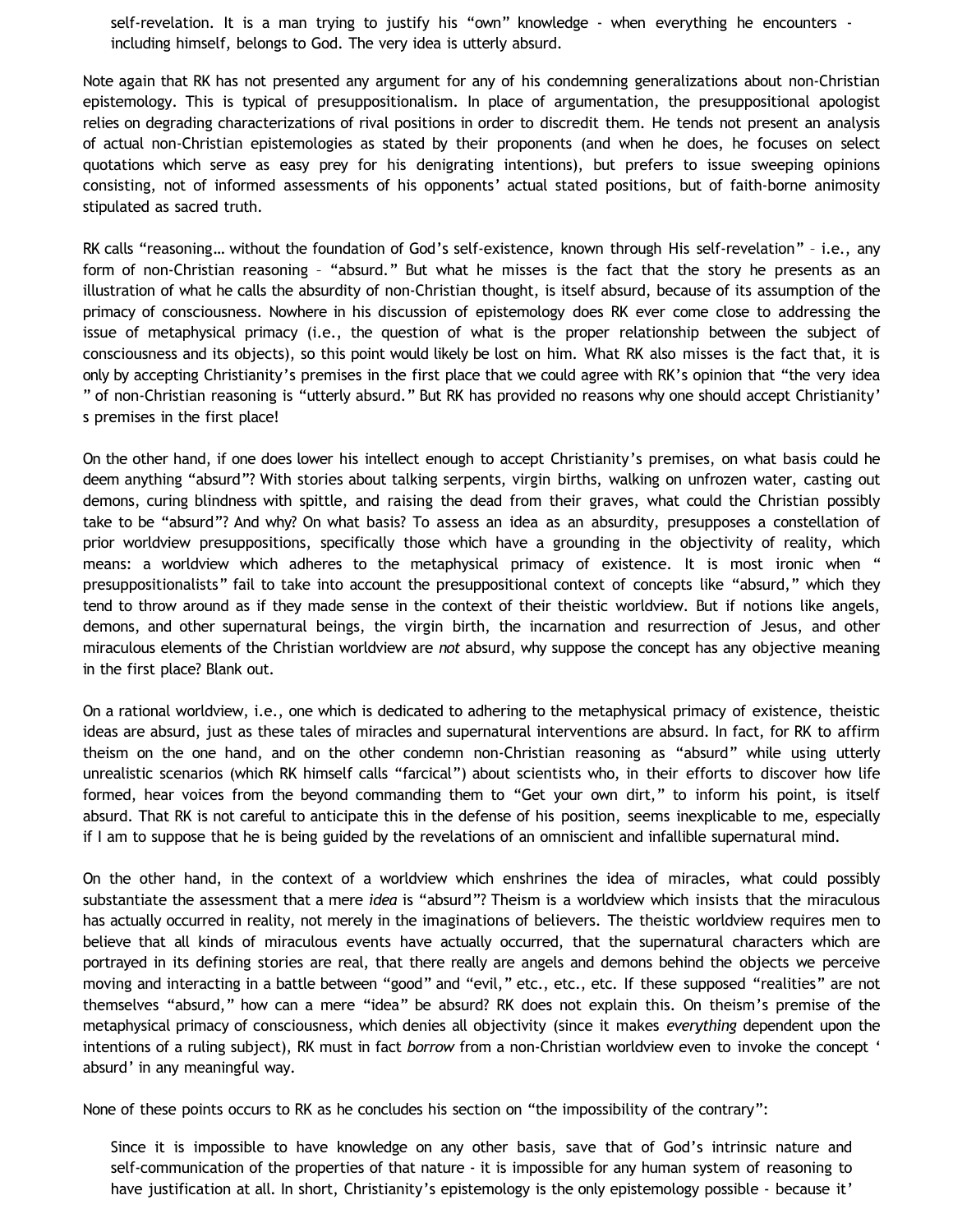s impossible to have any other coherent, true, and justified basis for thought, perception, knowledge, or understanding of ourselves, or the creation in which we dwell.

RK has produced no argument to support any of the contentions he voices here. He has not shown how man's knowledge depends on the Christian god; he has not even proven that the Christian god exists. If RK concedes (as he seems to elsewhere in his debate with Mitch LeBlanc) that proving his god's existence was not his intention (RK states explicitly in his rebuttal to LeBlanc, "I'm not arguing for the existence of God. That is not the point of the debate."), then he simply opened a gaping hole in his defense of theistic epistemology which LeBlanc effectively covered up in his own opening statement when he effectually demonstrated the irrationality of supposing that a god exists in the first place. If RK cannot demonstrate the existence of his god in the first place, then any effort he undertakes to show that his god is the only basis for human knowledge will inherently suffer from a fatal weakness internal to his own position. RK is thus exposed as a would-be philosophical hijacker, someone who has attempted to take over an entire branch of philosophy through illicit means, but who has failed in that attempt due to his negligence in sufficiently equipping himself. Indeed, given his aim, it would not be possible to equip himself sufficiently, so long as rational philosophy is around to stand guard.

RK's claim that "it is impossible for any human system of reasoning to have justification at all," represents a faith assertion, a claim which he hopes to convince himself by repeating it. From what he has presented (and from what can be garnered from the presuppositionalist literature of Cornelius Van Til, Greg Bahnsen, John Frame, Richard Pratt, and others), it does not represent the conclusion of an intensive, comprehensive survey of "human system[s] of reasoning" by any means, but rather a view which the believer hopes is true, but whose alleged truth he cannot demonstrate. If RK had something solid to present in favor of such assertions, bare and unsupported as they are, no doubt he would have at least alluded to it in his opening statement.

Instead of positive argument on behalf of his claims, RK prefers to go with self-service circularities: "Christianity's epistemology is the only epistemology possible – because it's impossible to have any other coherent, true, and justified basis for thought, perception, knowledge, or understanding of ourselves," etc. His "support" for his position consists solely and exclusively of repeating that position using different wording. RK provides no analysis of "thought, perception, knowledge, or understanding of ourselves" which *objectively* demonstrates their alleged dependence on the existence and character of an invisible magic being. He provides no substantiation for the universally negative generalization that "it is impossible for a *human* system of reasoning to have justification at all." For him even to embark on proving such a contention, he would at minimum need to conduct a thorough analysis of the Objectivist epistemology, including its metaphysical basis, its theory of concepts, its adherence to objectivity and reason, its recognition of the nature of man's need for knowledge and an objective process by which he discovers and validates it, in order to have any hope at all in the faith-assertions he announces here. Since RK has not done any of this, it can safely be said that his "impossibility of the contrary" is simply an expression of his own ignorance on the matters which he discusses, and such ignorance is not a worthy basis on which to premise one 's condemnations.

In answer to RK's position, all that needs to be pointed out is the fact that knowledge is impossible without the ability to form concepts, and that a comprehensive epistemology needs to account for this ability. There is no rational basis to contend that human beings do not have this ability, for any human being attempting to dispute this ability would himself need to possess it in order to formulate his contentions against it. But in all his discussion of knowledge, RK never provides his worldview's definition of knowledge (does he even have one?) or its understanding of concepts (including an explanation of their nature, their formation, and their purpose). It may be that R's worldview has nothing to say on these matters (if it did, his failure to indicate what his worldview does have to say on these matters is inexplicable), in which case his worldview is simply insufficient to have anything worthy to consider on these matters. This can only mean: the claim that the Christian god is the basis of knowledge because of "the impossibility of the contrary" is simply false, and should be rejected without further consideration.

## by Dawson Bethrick

Labels: ["Impossibility of the Contrary"](http://bahnsenburner.blogspot.com/search/label/%22Impossibility%20of%20the%20Contrary%22), ["Natural Revelation",](http://bahnsenburner.blogspot.com/search/label/%22Natural%20Revelation%22) [Presuppositional Gimmickry](http://bahnsenburner.blogspot.com/search/label/Presuppositional%20Gimmickry)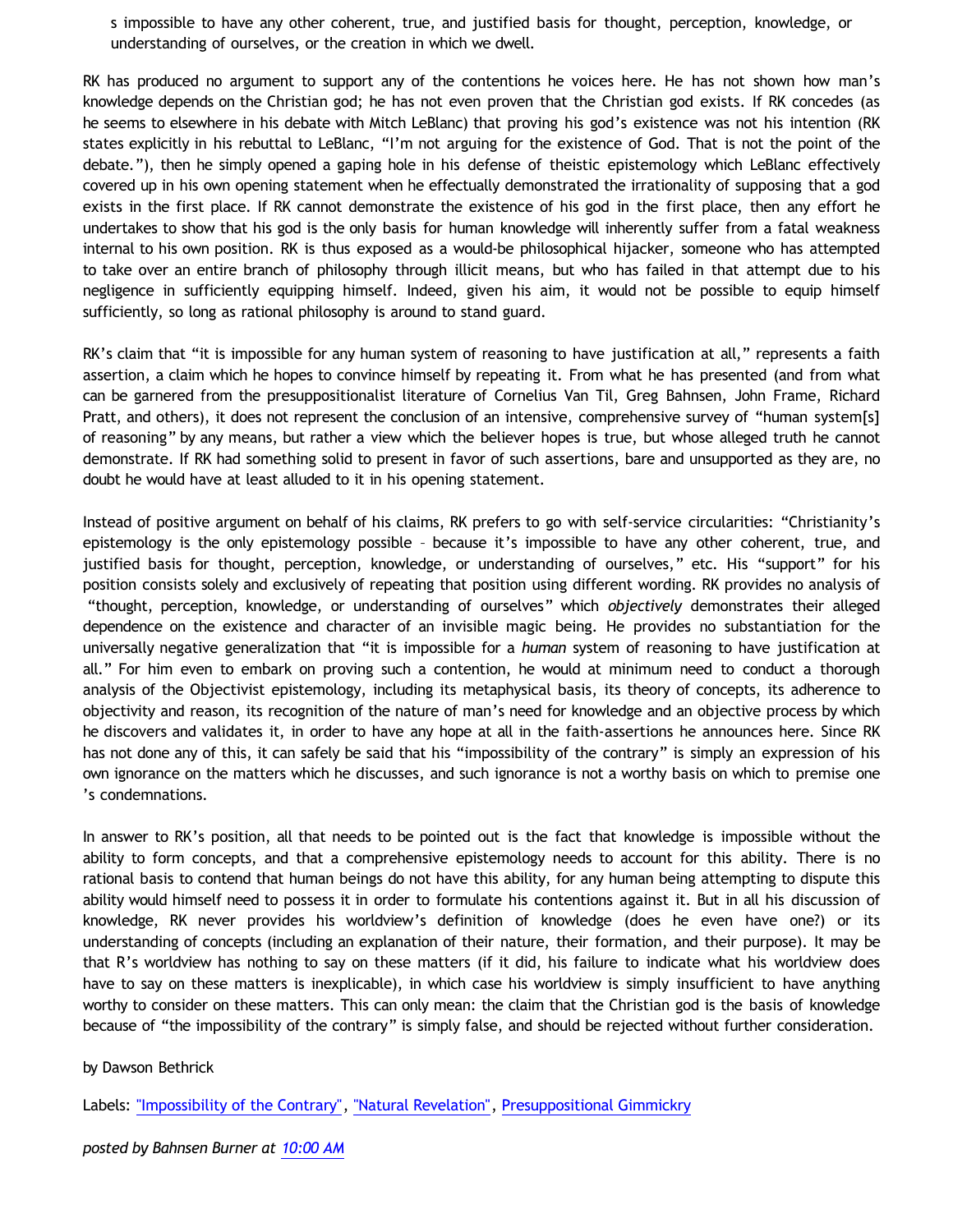## **2 Comments:**

[Dr Funkenstein](http://www.blogger.com/profile/03620894198842461714) said...

I've never been able to fathom (since the first time I came across presuppositionalism) why presuppers consider 'the impossibility of the contrary' to constitute some kind of knock down proof - it seems to rarely (if ever) occur to them to apply the same method of argument to something they don't believe is true.

Stephen Law gave 2 good examples with:

P1: If crop circles exist, then aliens caused them

- P2: Crop circles exist
- C: Therefore, aliens are the cause of crop circles

further proof: the impossibility of the contrary

Yet I've never spoken to an apologist who accepts that as proof that aliens are the cause (and only possible cause) of crop circles.

Stephen's other example was:

Apologists are unable to reason properly, as I presuppose their faculties have been damaged by a blow to the head with a rock. Therefore, any attempt they use to utilise reason will fail because I have a reason they can't (due to aforementioned knock on the head). the proof of this is the impossibility of the contrary.

Totally ludicrous of course, but no different from the apologetic approach you've critiqued on your blog. That said, at least some of them seem to be aware TAG doesn't make the grade, eg here:

<http://triablogue.blogspot.com/2006/10/coming-out-of-closet.html>

and here

[http://triablogue.blogspot.com/2007/04/more-on-tag-and-certainity\\_05.html](http://triablogue.blogspot.com/2007/04/more-on-tag-and-certainity_05.html)

where Paul Manata admits:

---I might as well say it now, I've rejected the strong modal version of TAG for some time now (or, at least admitted that the case has not been made).---

---"I actually find zero psychological or emotional problems admitting this. Ultimately, at the end of the day, I trust in the word of Christ. The mere logically [sic] possibility that another worldview also can provide for preconditions of knowledge does not bother me. I don't see anywhere where God promises that I'll have this kind of certainty. I am called to trust in His word. I don't question it."---

Give that Greg Bahnsen managed to get a PhD in philosophy from USC, which is a pretty decent university, you have to assume he'd be aware all he was doing was peddling arguments from ignorance coupled to grandiose but baseless assertions. Like most nonsense that comes with religion, it does seem to have been fairly effective at convincing quite a lot of people for some reason though.

[August 27, 2009 12:22 PM](http://bahnsenburner.blogspot.com/2009/08/3614844754433786394)

[Bahnsen Burner](http://www.blogger.com/profile/11030029491768748360) said...

Hello Dr. F,

Thanks for your comment. You make some really great points, with quotes from Paul Manata too! Very nice.